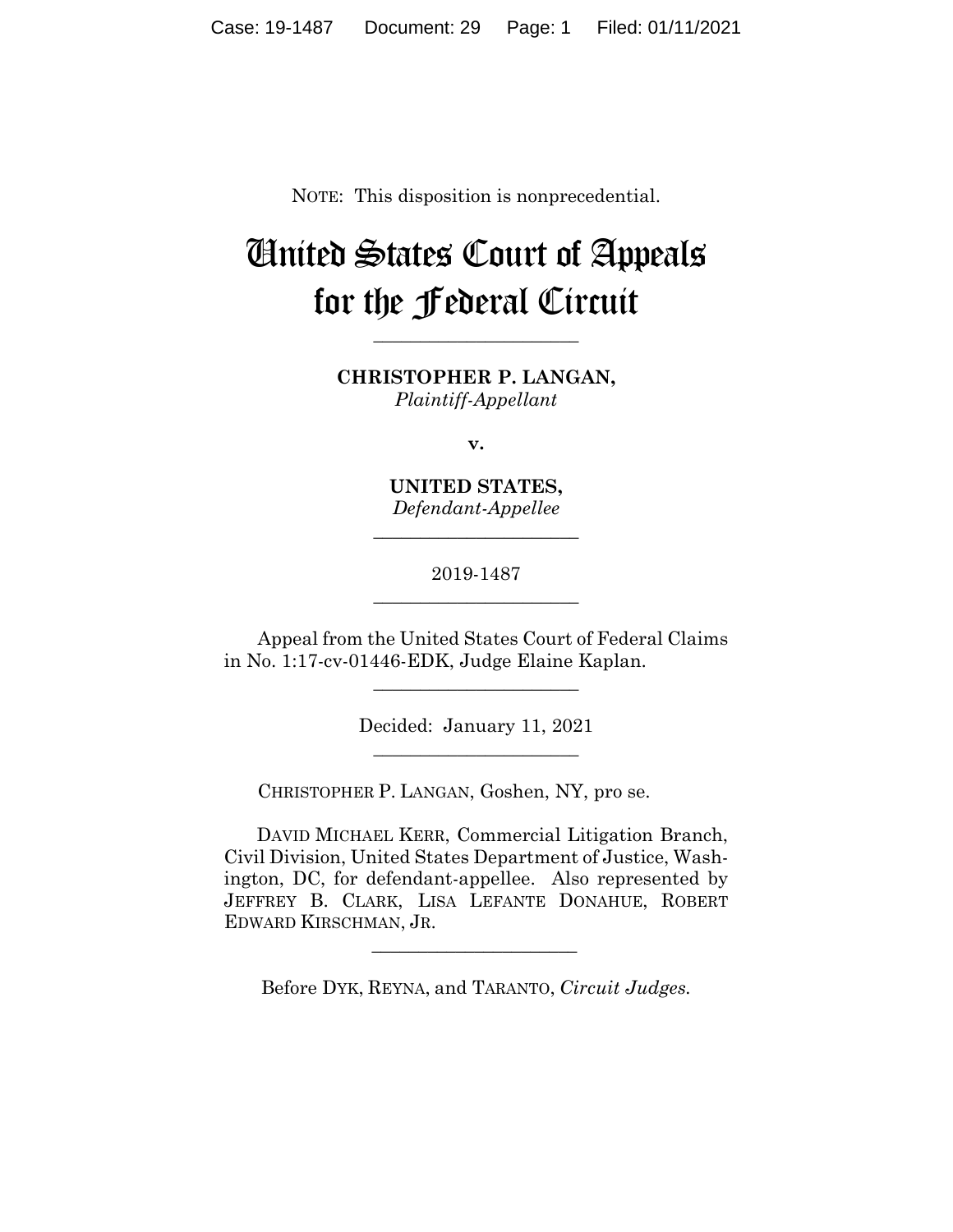2 LANGAN v. UNITED STATES

#### PER CURIAM.

Christopher P. Langan appeals a decision of the United States Court of Federal Claims ("Claims Court"). Because this appeal is untimely, we *dismiss*.

#### **BACKGROUND**

Mr. Langan served with the Air Force from 2003 to 2011. After several disciplinary actions not relevant here, Mr. Langan submitted an application for voluntary separation with pay ("VSP") on March 24, 2011. His application was approved, and he signed a letter of intent to participate in VSP on April 7, 2011. Mr. Langan alleges that he is owed money by the government as a result of miscalculations of the amount due under the VSP program, tax overpayments, and unpaid military pay. On October 2, 2017, Mr. Langan filed a complaint in the Claims Court. The Claims Court rejected Mr. Langan's various claims for monetary and injunctive relief, with the exception of an award of \$2.72. Mr. Langan sought to appeal to this court.

### **DISCUSSION**

Rule 4 of the Federal Rules of Appellate Procedure provides that when the United States is a party to a case, a notice of appeal must be filed "within 60 days after entry of the judgment or order appealed from." Fed. R. App. P. 4(a)(1)(B)(i); *see also* 28 U.S.C. § 2107(b). "If a party files a notice of appeal after the court announces or enters a judgment," but before the court rules on a timely filed motion to alter or amend the judgment under Rule 59 of the Federal Rules of Civil Procedure, the party's notice of appeal "becomes effective . . . when the order disposing of the last such remaining motion is entered." Fed. R. App. P.  $4(a)(4)(A)(iv)$ ,  $4(a)(4)(B)(i)$ . "A party intending to challenge an order disposing of any [such] motion . . . or a judgment's alteration or amendment upon such a motion, must file a notice of appeal, or an amended notice of appeal . . . within the time prescribed by this Rule . . . ." Fed. R. App.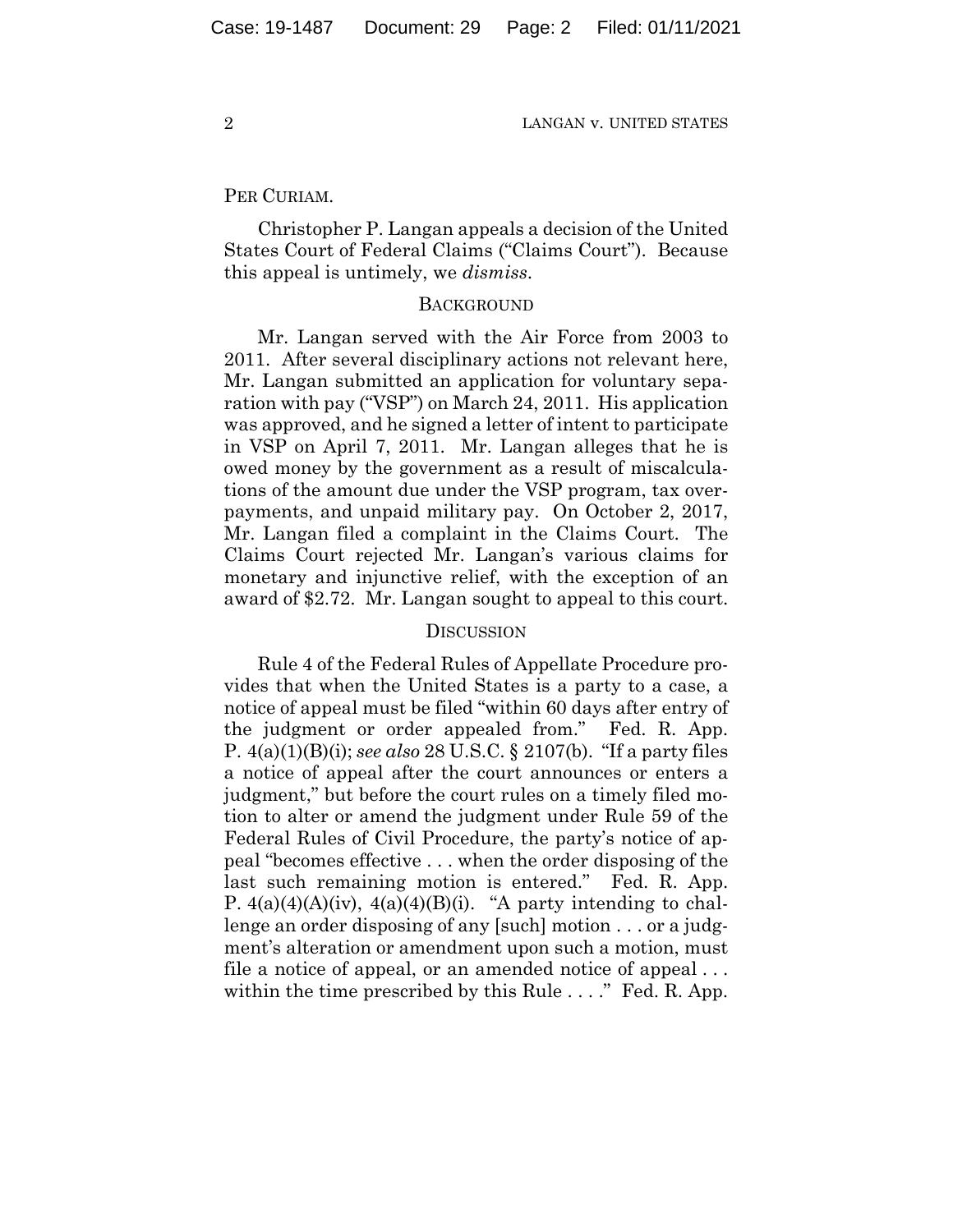#### LANGAN V. UNITED STATES 3

P.  $4(a)(4)(B)(ii)$ . As recognized in Rule  $4(a)$  of the rules of this court, we "cannot waive or extend the statutory deadlines for the filing of a notice of appeal or petition for review." Fed. Cir. R. 4(a); *see also Bowles v. Russell*, 551 U.S. 205, 214 (2007) (holding that "the timely filing of a notice of appeal in a civil case is a jurisdictional requirement" that does not admit of equitable exceptions).

The Claims Court filed its first judgment in this case on November 28, 2018. On January 28, 2019, Mr. Langan filed a notice of appeal from this judgment. The Claims Court subsequently granted Mr. Langan's post-judgment motion and vacated the judgment on June 11, 2019.

The Claims Court then entered a new judgment on June 13, 2019. On July 11, 2019, Mr. Langan sought reconsideration of the new judgment under Rule 59(a), which the Claims Court denied on September 12, 2019. Pursuant to Rule 4, Mr. Langan then had 60 days in which to file a new or amended notice of appeal from the July 2019 judgment. *See* Fed. R. App. P. 4(a)(1)(B)(i)–(ii).

Mr. Langan's notice of appeal of the November 2018 judgment was ineffective because that judgment was vacated. *See, e.g.*, *Husky Ventures, Inc. v. B55 Invs., Ltd.*, 911 F.3d 1000, 1010 (10th Cir. 2018) ("When an appellant challenges an order ruling on a motion governed by Appellate Rule  $4(a)(4)(B)(ii)$ , a new or amended notice of appeal is necessary . . . ."); *Sorensen v. City of New York*, 413 F.3d 292, 296 & n.2 (2d Cir. 2005) (holding that Rule  $4(a)(4)(B)(ii)$  requires a new or amended notice of appeal when a judgment is "altered upon disposition of a posttrial motion"). Mr. Langan never filed any notice of appeal of the June 2019 judgment as required by Rule  $4(a)(4)(B)(ii)$ . Because Mr. Langan's appeal is untimely, and we cannot waive or extend the deadline to file a notice of appeal under Rule 4, we must dismiss.

## **DISMISSED**